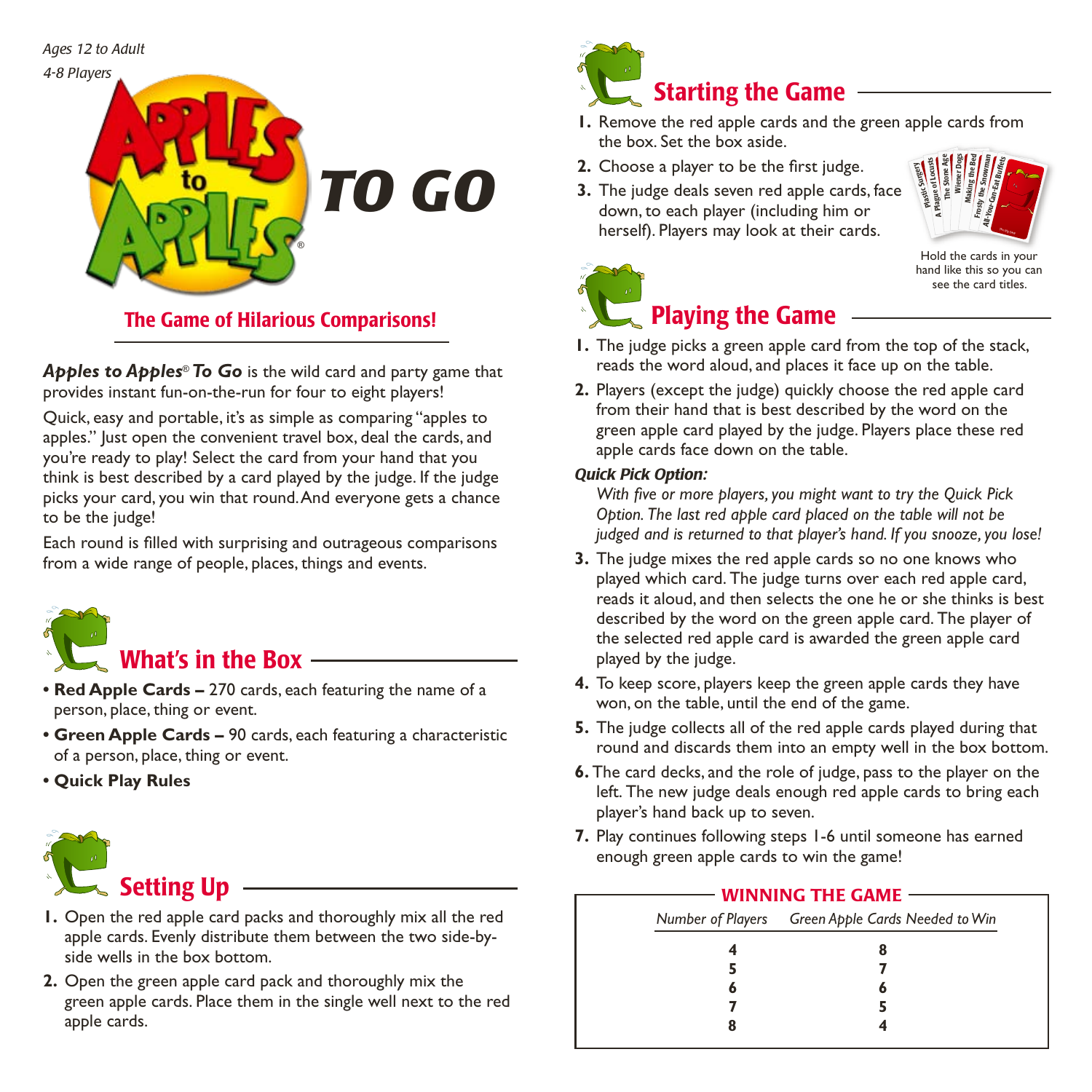

Discard all the red and green apple cards used in the game, shuffle them and return them to the bottom of the red and green card stacks. The next judge starts with a fresh set of cards and deals seven new red apple cards to each player. You're ready to play!

The card combinations in *Apples to Apples*® *To Go* are virtually limitless.



# **Playing Tips**

- It's OK to play a red apple card that isn't a perfect fit. Judges will often pick the most creative, humorous or interesting response.
- **•** Lobbying and "table talk" are encouraged! Players can comment on cards and try to convince the judge to pick a particular card – either their own or a favorite choice.
- **•** Playing red apple cards that appeal to the judge can improve your chances of winning. This is often called "playing to the judge."
- Red apple cards that begin with "My" should be read from the judge's point of view. For example, when the judge reads "My Love Life," it should be assumed that it is the judge's love life that is being described by the word on the green apple card.



*Original Concept and Prototype: Matthew Kirby*

© 2007 Mattel, Inc. 333 Continental Blvd., El Segundo, CA 90245 U.S.A. All Rights Reserved. Consumer Relations 1(800) 524-8697. Mattel Canada, Inc., Mississauga, Ontario, L5R 3W2. Mattel U.K. Ltd., Vanwall Business Park, Maidenhead SL6 <u>4UB.</u> Mattel Australia Pty., Ltd., Richmond, Victoria. 3121.Consumer Advisory Service - 1300 135 312. Mattel East Asia<br>Ltd., Room 1106, South Tower, World Finance Centre, Harbour City, Tsimshatsui, HK, China. Diimport & D Mattel SEA Ptd Ltd.(993532-P) Lot 13.5, Menara Lien Hoe, Persiaran Tropicana Golf Country Resort, 47410 PJ. Tel:03- 78803817, Fax:03-78803867.

Need Assistance? Visit service.mattel.com or call 1-800-524-8697. (US and Canada only), M-F 9AM - 7PM & SAT 11AM - 5PM, Eastern.



## **Apples to Apples<sup>®</sup> Variations**

 *After you've played the basic game, try these variations —*

## Scrambled Apples

For even more hilarity, combine the cards from your TO GO box with cards from the APPLES TO APPLES® PARTY BOX and PARTY BOX EXPANSION ONE. Because none of these sets contain duplicate cards, mixing them together will allow you to generate thousands of outrageous new comparisons!

## Crab Apples

For a tart twist, choose and judge red apple cards that are the least like, or the opposite of, the word on the green apple card. For example, you might choose "Gas Station Restrooms" when the green card "Classy" is played.

## Bottom of the Barrel

For a clever way to wind down a game, players must play out the seven cards in their hands, without redrawing. As players deplete the red apple cards from their hands, the choices become more and more challenging!

## Apple Potpourri

For an unpredictable mix, each player selects a red apple card from his or her hand **before** the judge turns over the green apple card. After the red apple cards are played, the judge turns over a green apple card. As usual, the judge then selects the winning red apple card!

# 2 for 1 Apples

For a real deal, the judge turns over two green apple cards to start the round. Each player selects the red apple card from his or her hand that is best described by both green apple cards. After the judge selects a red apple card, both of the green apple cards are awarded to the winner.

# Quick Pick for Four

With a group of four, players may play one or two red apple cards from their hands. Players attempting to play two cards must place them on the table, one card at a time. Only the first four red apple cards placed on the table will be judged.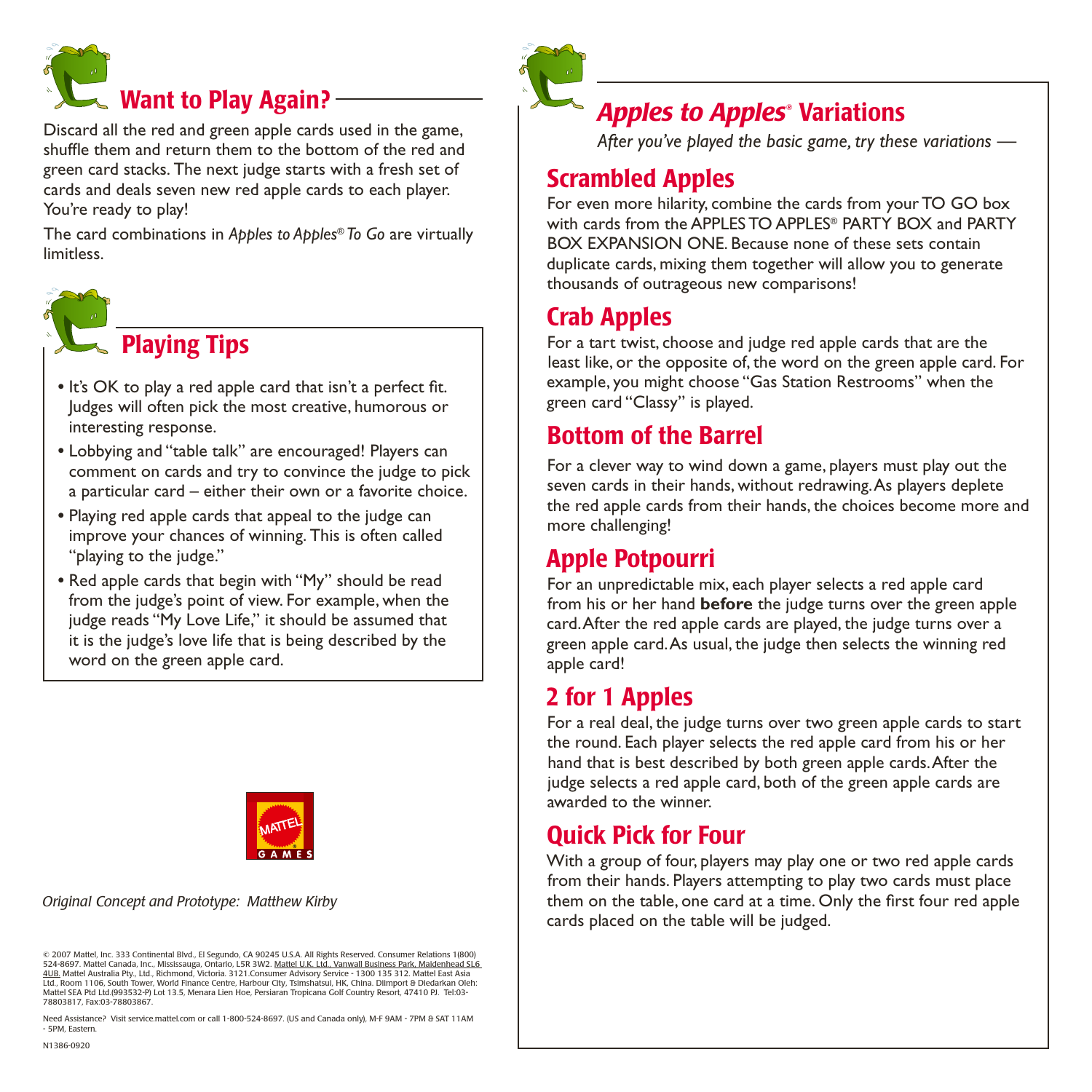### **N1386 – APPLES TO APPLES TO GO RULES**

**FROM:** TADD CALLIES (EXT. 4778) **TOY NAME**: APPLES TO APPLES TO GO **TOY #:** N1386 **DATE:** 11.30.07 **STATUS:** FINAL DRAFT (12-4-07—INCORPORATES COMMENTS FROM LEGAL AND CPI; 12-5-07 – INCORPORATES REVISIONS BASED ON COMMENTS IN DSO AND DISCUSSION OF CARD PACK OUT WITH STEVEN)

**(LOGO)** APPLES to APPLES®

**(EDITION)** TO GO

**(TAGLINE)** The Game of Hilarious Comparisons!

**(AGES)** Ages 12 to Adult

**(NUMBER OF PLAYERS)** 4-8 Players

### **(MATTEL LOGO)**

**Apples to Apples® To Go** is the wild card and party game that provides instant fun-on-the-run for four to eight players!

Quick, easy and portable, it's as simple as comparing "apples to apples." Just open the convenient travel box, deal the cards, and you're ready to play! Select the card from your hand that you think is best described by a card played by the judge. If the judge picks your card, you win that round. And everyone gets a chance to be the judge!

Each round is filled with surprising and outrageous comparisons from a wide range of people, places, things and events.

### **What's in the Box**

o **Red Apple Cards –** 270 cards, each featuring the name of a person, place, thing or event.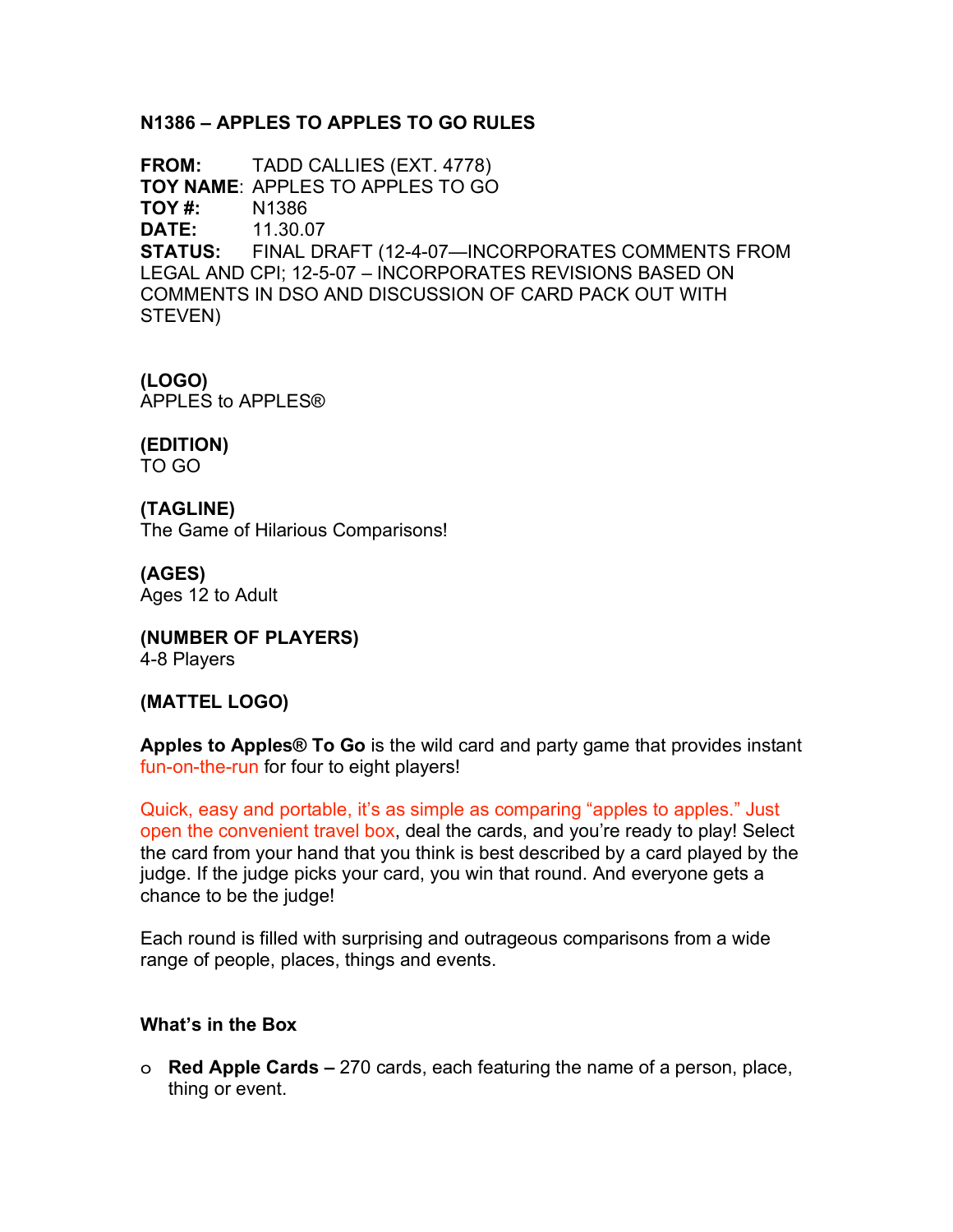- o **Green Apple Cards –** 90 cards, each featuring a characteristic of a person, place, thing or event.
- o **Quick Play Rules**

## **Setting Up**

1. Open the red apple card packs and thoroughly mix all the red apple cards. Evenly distribute them between the two side-by-side wells in the box bottom.

2. Open the green apple card pack and thoroughly mix the green apple cards. Place them in the single well next to the red apple cards.

#### **Starting the Game**

1. Remove the red apple cards and the green apple cards from the box. Set the box aside.

2. Choose a player to be the first judge.

3. The judge deals seven red apple cards, face down, to each player (including him or herself). Players may look at their cards.

#### **(ILLUSTRATION)**

(A FAN OF 7 RED APPLE CARDS FROM THE TO GO ASSORTMENT) *Hold the cards in your hand like this so you can see the card titles.*

### **Playing the Game**

1. The judge picks a green apple card from the top of the stack, reads the word aloud, and places it face up on the table.

2. Players (except the judge) quickly choose the red apple card from their hand that is best described by the word on the green apple card played by the judge. Players place these red apple cards face down on the table.

### *Quick Pick Option:*

*With five or more players, you might want to try the Quick Pick Option. The last red apple card placed on the table will not be judged and is returned to that player's hand. If you snooze, you lose!*

3. The judge mixes the red apple cards so no one knows who played which card. The judge turns over each red apple card, reads it aloud, and then selects the one he or she thinks is best described by the word on the green apple card. The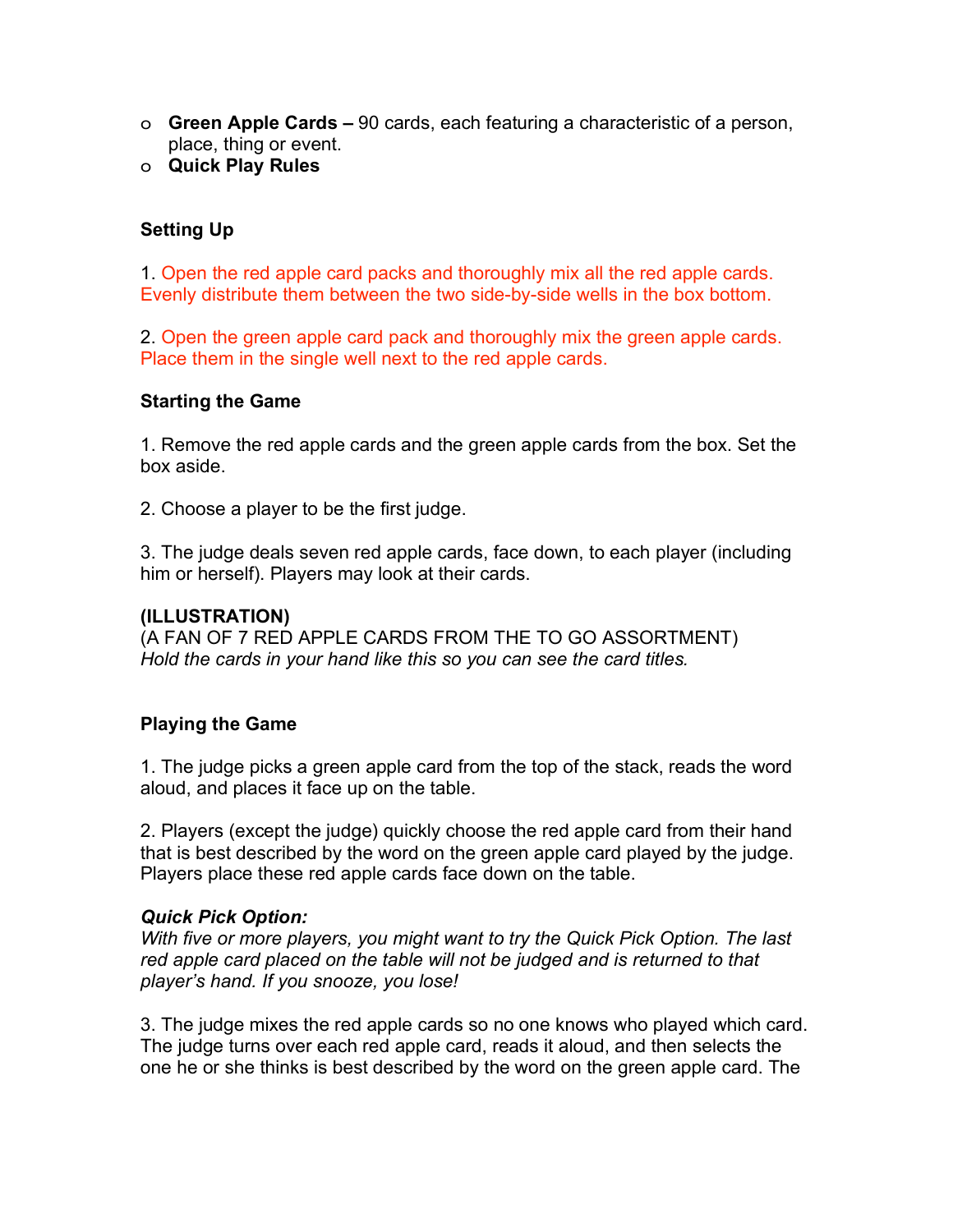player of the selected red apple card is awarded the green apple card played by the judge.

4. To keep score, players keep the green apple cards they have won, on the table, until the end of the game.

5. The judge collects all of the red apple cards played during that round and discards them into an empty well in the box bottom.

6. The card decks, and the role of judge, pass to the player on the left. The new judge deals enough red apple cards to bring each player's hand back up to seven.

7. Play continues following steps 1-6 until someone has earned enough green apple cards to win the game!

#### **(ILLUSTRATION)**

(A TABLE WITH TWO COLUMNS)

| Number of Players | Green Apple Cards Needed to Win |
|-------------------|---------------------------------|
|                   |                                 |
|                   |                                 |
|                   |                                 |
|                   |                                 |
|                   |                                 |

#### WINNING THE GAME

### **Want to Play Again?**

Discard all the red and green apple cards used in the game, shuffle them and return them to the bottom of the red and green card stacks. The next judge starts with a fresh set of cards and deals seven new red apple cards to each player. You're ready to play!

The card combinations in *Apples to Apples® To Go* are virtually limitless.

## **Playing Tips**

- o It's OK to play a red apple card that isn't a perfect fit. Judges will often pick the most creative, humorous or interesting response.
- o Lobbying and "table talk" are encouraged! Players can comment on cards and try to convince the judge to pick a particular card – either their own or a favorite choice.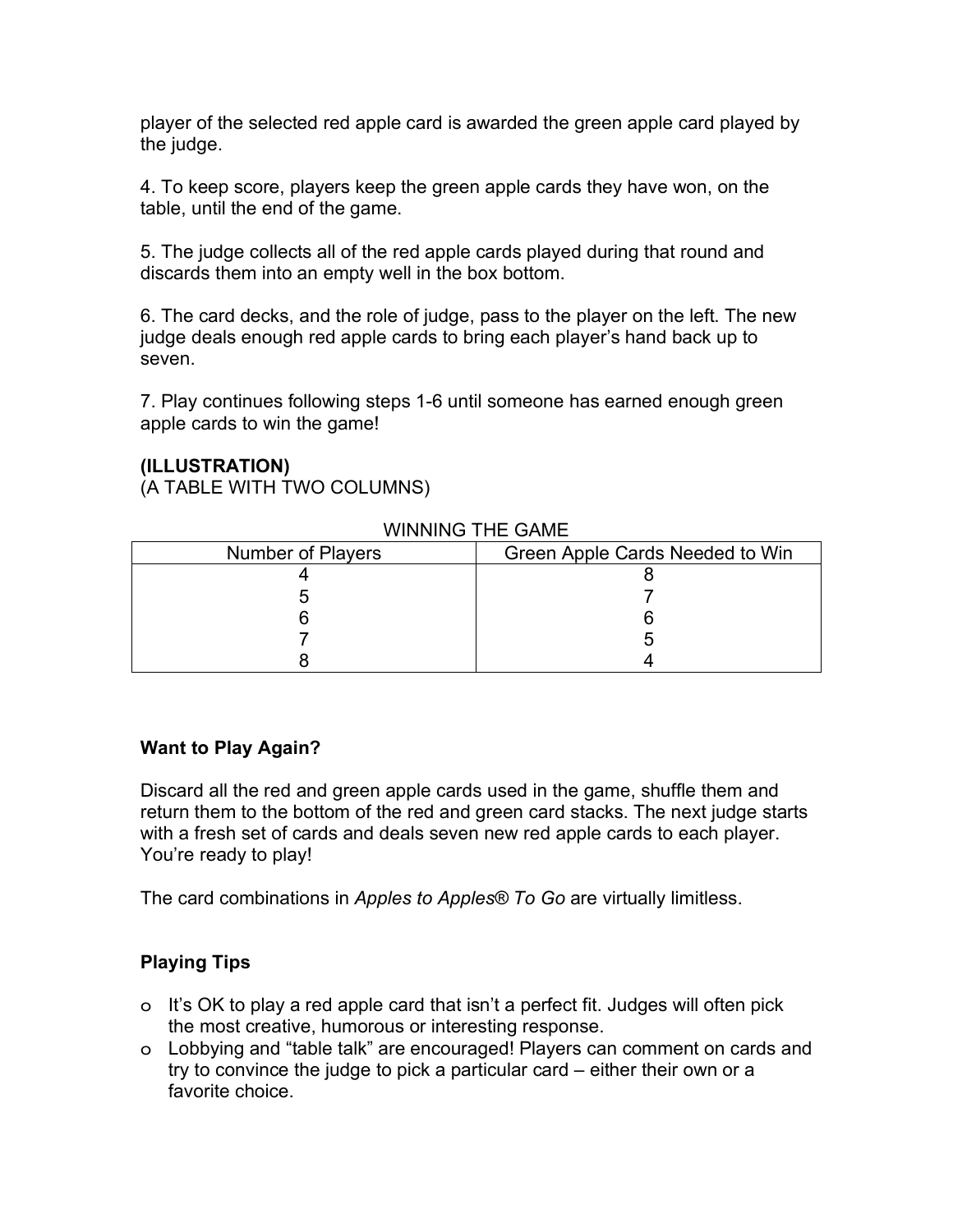- o Playing red apple cards that appeal to the judge can improve your chances of winning. This is often called "playing to the judge."
- o Red apple cards that begin with "My" should be read from the judge's point of view. For example, when the judge reads "My Love Life," it should be assumed that it is the judge's love life that is being described by the word on the green apple card.

#### **Apples to Apples® Variations**

After you've played the basic game, try these variations –

#### **Scrambled Apples**

For even more hilarity, combine the cards from your **TO GO** box with cards from the **APPLES TO APPLES® PARTY BOX** and **PARTY BOX EXPANSION ONE**. Because none of these sets contain duplicate cards, mixing them together will allow you to generate thousands of outrageous new comparisons!

#### **Crab Apples**

For a tart twist, choose and judge red apple cards that are the least like, or the opposite of, the word on the green apple card. For example, you might choose "Gas Station Restrooms" when the green card "Classy" is played.

#### **Bottom of the Barrel**

For a clever way to wind down a game, players must play out the seven cards in their hands, without redrawing. As players deplete the red apple cards from their hands, the choices become more and more challenging!

#### **Apple Potpourri**

For an unpredictable mix, each player selects a red apple card from his or her hand before the judge turns over the green apple card. After the red apple cards are played, the judge turns over a green apple card. As usual, the judge then selects the winning red apple card!

#### **2 for 1 Apples**

For a real deal, the judge turns over two green apple cards to start the round. Each player selects the red apple card from his or her hand that is best described by both green apple cards. After the judge selects a red apple card, both of the green apple cards are awarded to the winner.

#### **Quick Pick for Four**

With a group of four, players may play one or two red apple cards from their hands. Players attempting to play two cards must place them on the table, one card at a time. Only the first four red apple cards placed on the table will be judged.

### **(MATTEL LOGO)**